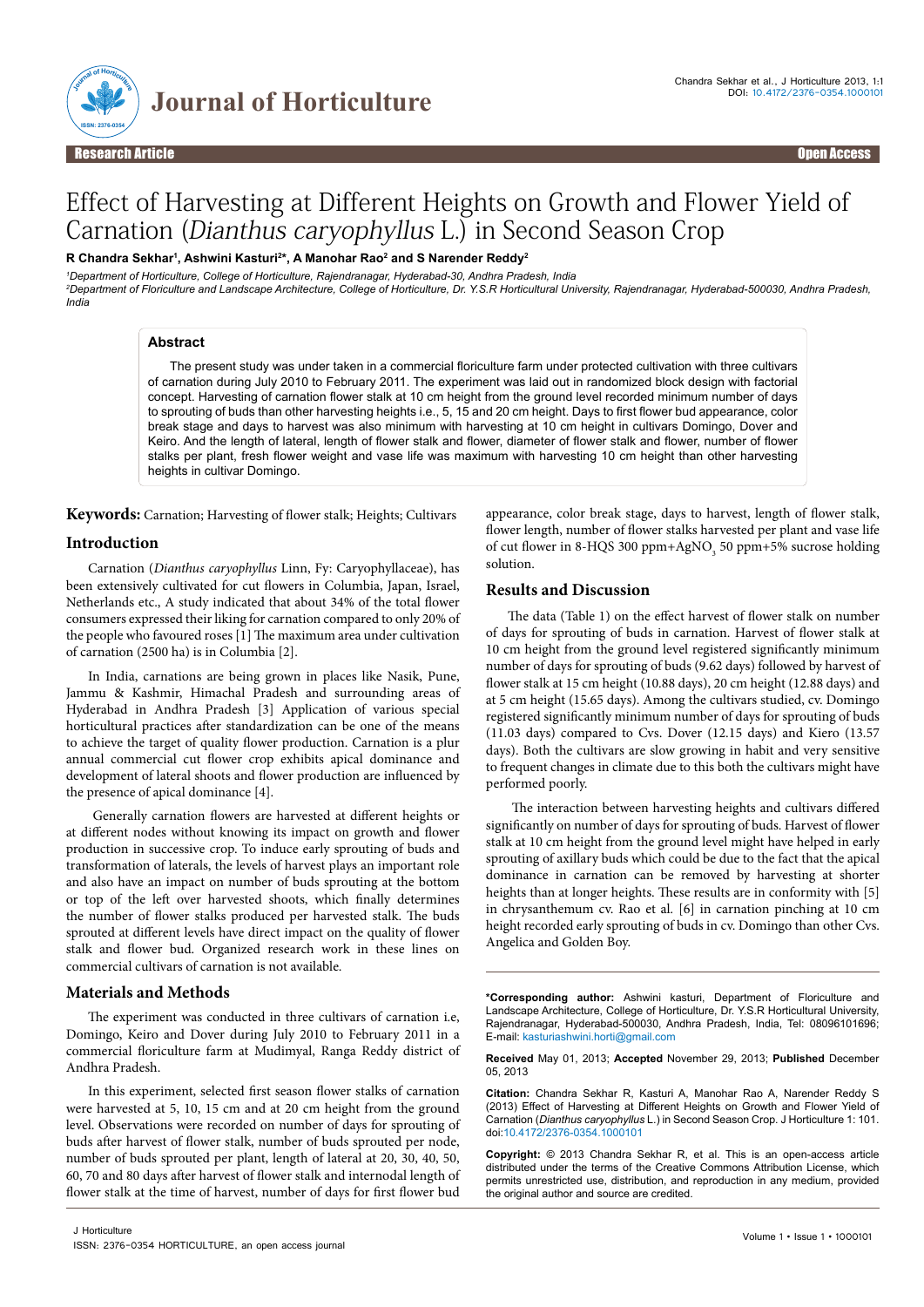**Citation:** Chandra Sekhar R, Kasturi A, Manohar Rao A, Narender Reddy S (2013) Effect of Harvesting at Different Heights on Growth and Flower Yield of Carnation (*Dianthus caryophyllus* L.) in Second Season Crop. J Horticulture 1: 101. doi:10.4172/2376-0354.1000101

Page 2 of 4

|                   |                    |                    | Number of days for sprouting of buds after<br>harvest (days) |                    |                   |                   | Number of buds sprouted per node |                   | Number of buds sprouted per plant |                   |                     |                   |  |
|-------------------|--------------------|--------------------|--------------------------------------------------------------|--------------------|-------------------|-------------------|----------------------------------|-------------------|-----------------------------------|-------------------|---------------------|-------------------|--|
| <b>Treatments</b> |                    |                    | <b>Cultivars</b>                                             |                    |                   |                   | <b>Cultivars</b>                 |                   | <b>Cultivars</b>                  |                   |                     |                   |  |
|                   | Domingo            | Keiro              | <b>Dover</b>                                                 | Mean               | Domingo           | Keiro             | <b>Dover</b>                     | Mean              | Domingo                           | Keiro             | <b>Dover</b>        | Mean              |  |
| 5 cm              | 14.08 <sup>a</sup> | 17.38c             | 15.50 <sup>b</sup>                                           | 15.65 <sup>d</sup> | 1.05              | 1.01              | 1.02                             | 1.02 <sup>c</sup> | 2.20                              | 2.05              | 2.10                | 2.11 <sup>d</sup> |  |
| $10 \text{ cm}$   | 8.68 <sup>a</sup>  | $10.40^\circ$      | 9.80 <sup>b</sup>                                            | 9.62 <sup>a</sup>  | 1.20              | 1.05              | 1.10                             | 1.12 <sup>a</sup> | 3.60                              | 3.20              | 3.26                | $3.35^\circ$      |  |
| $15 \text{ cm}$   | 9.97 <sup>a</sup>  | 12.16 <sup>c</sup> | 10.51 <sup>b</sup>                                           | 10.88 <sup>b</sup> | 1.08              | 1.03              | 1.05                             | 1.05 <sup>b</sup> | 4.23                              | 4.10              | 4.20                | 4.17 <sup>b</sup> |  |
| 20 cm             | $11.40^a$          | 14.36 <sup>c</sup> | 12.78 <sup>b</sup>                                           | $12.85^\circ$      | 1.10              | 1.02              | 1.05                             | 1.05 <sup>b</sup> | 5.23                              | 5.10              | 5.10                | 5.14 <sup>a</sup> |  |
| Mean              | 11.03 <sup>a</sup> | 13.57 <sup>c</sup> | 12.15 <sup>b</sup>                                           | 12.25              | 1.10 <sup>a</sup> | 1.03 <sup>b</sup> | 1.05 <sup>b</sup>                | 1.05              | 3.81a                             | 3.61 <sup>b</sup> | 3.66 <sup>b</sup>   | 3.69              |  |
|                   | Cultivars          | Heights            | <b>Cultivars x Heights</b>                                   |                    | Cultivars         | Heights           | <b>Cultivars x Heights</b>       |                   | Cultivars                         | Heights           | Cultivars x Heights |                   |  |
| $SEm \pm$         | 0.06               | 0.07               | 0.13                                                         |                    | 0.01              | 0.02              | 0.03                             |                   | 0.04                              | 0.06              |                     | 0.09              |  |
| CD (5%)           | 0.20               | 0.23               | 0.40                                                         |                    | 0.05              | 0.06              |                                  |                   | 0.13                              | 0.15              | --                  |                   |  |

**Table 1:** Effect of harvesting at different heights on sprouting of buds in three cultivars of carnation.

|                   |                    | Length of lateral at 80 days after<br>harvest of flower stalk |                    |                     | Internodal length at the time of<br>harvest of flower stalk<br><b>Cultivars</b> |              |                     |                   |  |  |  |
|-------------------|--------------------|---------------------------------------------------------------|--------------------|---------------------|---------------------------------------------------------------------------------|--------------|---------------------|-------------------|--|--|--|
| <b>Treatments</b> |                    | <b>Cultivars</b>                                              |                    |                     |                                                                                 |              |                     |                   |  |  |  |
|                   | Domingo            | Keiro                                                         | <b>Dover</b>       | Mean                | Domingo                                                                         | Keiro        | <b>Dover</b>        | Mean              |  |  |  |
| 5 cm              | 52.18 <sup>a</sup> | 45.30 <sup>b</sup>                                            | 47.56 <sup>b</sup> | 48.35 <sup>d</sup>  | 6.80                                                                            | 6.03         | 6.30                | 6.37 <sup>c</sup> |  |  |  |
| $10 \text{ cm}$   | 74.53 <sup>a</sup> | 59.36c                                                        | 62.30 <sup>b</sup> | $65.40^{\circ}$     | 7.80                                                                            | 7.30         | 7.40                | 7.50 <sup>a</sup> |  |  |  |
| $15 \text{ cm}$   | 71.31 <sup>a</sup> | 55.33°                                                        | 61.00 <sup>b</sup> | $62.55^{b}$         | 7.35                                                                            | 6.90         | 7.21                | 7.15 <sup>b</sup> |  |  |  |
| 20 cm             | 57.23a             | 50.88 <sup>b</sup>                                            | 52.33 <sup>b</sup> | $53.48^\circ$       | 7.20                                                                            | 6.70         | 7.16                | 7.04 <sup>b</sup> |  |  |  |
| Mean              | 63.81 <sup>a</sup> | $52.72$ <sup>c</sup>                                          | 55.79 <sup>b</sup> | 57.44               | 7.28 <sup>a</sup>                                                               | $6.75^\circ$ | 7.04 <sup>b</sup>   | 7.01              |  |  |  |
|                   | Cultivars          | Heights                                                       |                    | Cultivars x Heights | Cultivars                                                                       | Heights      | Cultivars x Heights |                   |  |  |  |
| SEm <sub>±</sub>  | 0.46               | 0.53                                                          |                    | 0.92                | 0.09                                                                            | 0.10         | 0.19                |                   |  |  |  |
| C.D               | 1.36               | 1.57                                                          |                    | 2.72                | 0.28                                                                            | 0.32         | --                  |                   |  |  |  |

**Table 2:** Effect of harvesting at different heights on length of lateral (cm) and internodal length (cm) in three cultivars of Carnation.

The data (Table 1) also revealed that the number of buds sprouted per node in carnation has differed significantly due to harvesting at different heights and cultivars. Harvest of flower stalk at 10 cm height recorded maximum number of buds sprouted per node (1.12). The influence of harvesting on number of buds sprouted per harvested stalk was significant (Table 1). The maximum number of buds sprouted per harvested stalk was recorded with harvest of flower stalk at 20 cm height (5.14). Harvest of flower stalk at 20 cm height could help to break apical dominance in carnation which might have resulted in sprouting of more number of axillary buds. Similar results were observed in rose by Uma and Gowda [7] these results are in conformity with Beniwal et al. [8] in chrysanthemum and Narayana Gowda and Jayanth [9] in China aster.

 The data on effect of harvesting on length of lateral and inernodal length of lateral are presented in Table 2. There were significant differences in length of lateral at 80 days after harvest of flower stalk of carnation due to harvesting at different heights, cultivars and their interaction. Harvest of flower stalk at 10 cm height registered maximum length of lateral (65.40 cm) which was significantly superior to rest of the treatments. As the number of laterals per shoot was reduced the nutrient supplied through the roots to the individual shoot on a plant was much more with harvesting at shorter heights as compared with harvesting of flower stalk at higher levels. These results are in conformity with Jadhav et al. [10] in rose cv. First Red and Malhotra and Kumar [11] in rose cv. Raktagandha. Similar results were also observed by Nanjan and Muthuswamy [12] in Edward rose and Rao et al. [6] in carnation.

The internodal length of lateral at the time of harvest of flower stalk of carnation was significant due to harvesting at different heights and cultivars. Maximum internodal length of lateral (7.50 cm) was recorded with harvesting at 10 cm height which was significantly superior to other treatments. Out of the three cultivars studied, maximum

internodal length was observed in cv. Domingo (7.28 cm) which was significantly superior to Cvs. Dover (7.04 cm) and Keiro (6.75 cm). The maximum internodal length might be due to early sprouting of buds and better utilization of resources that might have resulted in better internodal length. Harvesting at lower nodes resulted in less number of flower stalks in turn supply of more food reserves to flowers leading to maximum internodal length. These results are in conformity with Mukhopadhyay et al. in rose cv. Happiness.

The data on number of days to first flower bud appearance in carnation (Table 3) revealed that harvesting at 10 cm height from the base recorded minimum number of days (105.17 days) which was significantly superior to harvesting of flower stalk at 15 cm (120.00 days), 20 cm (128.02 days) and at 5 cm height (139.71 days) from the ground level. Among the cultivars, cv. Domingo (119.97 days) registered minimum number of days for first flower bud appearance which was significantly superior to rest of the Cvs. Dover (122.74 days) and Keiro (129.50 days). Cultivar Domingo being vigorous growing in nature resulted in early sprouting of buds. Maximum utilization of available food reserves might have encouraged attaining flowering stage early over other cultivars studied.

The interaction between harvesting at different heights of flower stalk and cultivars studied differed significantly on number of days for first flower bud appearance. Harvesting of flower stalk at 10 cm height recorded minimum number of days for first flower bud appearance in all Cvs. Domingo (101.16 days), Dover (104.33 days) and Kiero (110.01 days) respectively. It could be due to early physiological maturity of shoots after harvest. These results are in conformity with Arora and Khanna [13] in marigold cv. African Gaint Double Orange. According to Ubukata [14] working with carnation indicated that early raised shoots took less time to attain physiologically mature which in turn bear flowers. Pinching at 10 cm height resulted in early initiation of first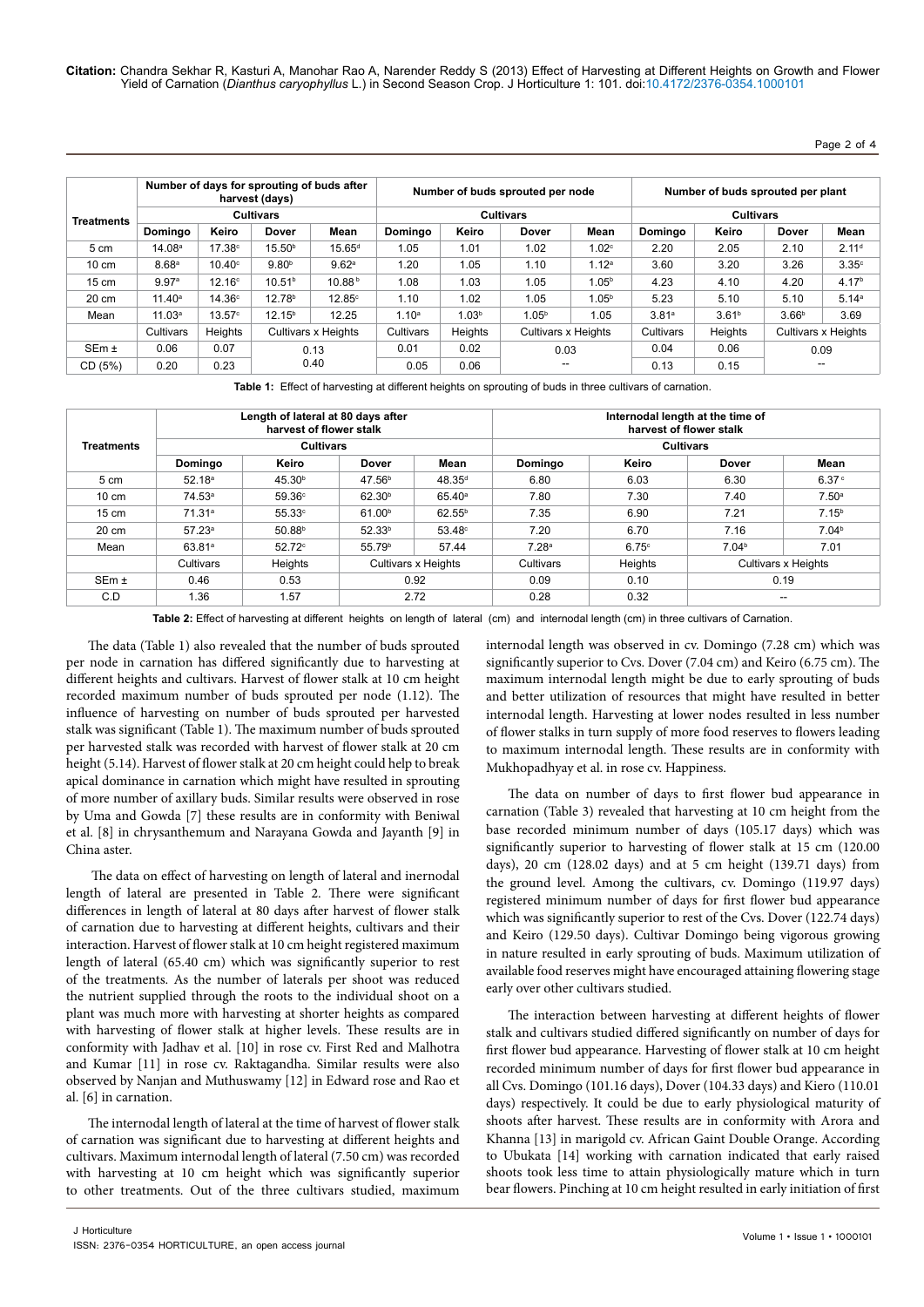**Citation:** Chandra Sekhar R, Kasturi A, Manohar Rao A, Narender Reddy S (2013) Effect of Harvesting at Different Heights on Growth and Flower Yield of Carnation (*Dianthus caryophyllus* L.) in Second Season Crop. J Horticulture 1: 101. doi:10.4172/2376-0354.1000101

Page 3 of 4

| <b>Treatments</b> |                     |                     | Days to first flower bud<br>appearance(days) |                     |                     | Days to colour break stage(days) |                     |                     | Days to harvesting<br>(days) |                     |                     |                     |  |
|-------------------|---------------------|---------------------|----------------------------------------------|---------------------|---------------------|----------------------------------|---------------------|---------------------|------------------------------|---------------------|---------------------|---------------------|--|
|                   | Domingo             | Keiro               | <b>Dover</b>                                 | Mean                | Domingo             | Keiro                            | <b>Dover</b>        | <b>Mean</b>         | Domingo                      | Keiro               | <b>Dover</b>        | Mean                |  |
| 5cm               | $134.85^{\circ}$    | 146.60 <sup>b</sup> | 137.70 <sup>a</sup>                          | 139.71 <sup>d</sup> | 148.16 <sup>a</sup> | 160.23 <sup>b</sup>              | 151.20 <sup>a</sup> | 153.20 <sup>d</sup> | 155.20 <sup>a</sup>          | 167.05 <sup>b</sup> | 157.23 <sup>a</sup> | 159.82 <sup>d</sup> |  |
| $10 \text{ cm}$   | 101.16 <sup>a</sup> | 110.01°             | 104.33 <sup>b</sup><br>105.17 <sup>a</sup>   |                     | 115.66 <sup>a</sup> | 125.16°                          | 119.53 <sup>b</sup> | 120.01 <sup>a</sup> | 122.23 <sup>a</sup>          | 132.30 <sup>c</sup> | 126.50 <sup>b</sup> | 127.01 <sup>a</sup> |  |
| $15 \text{ cm}$   | 110.16 <sup>a</sup> | 128.33°             | 121.50 <sup>b</sup><br>120.00 <sup>b</sup>   |                     | 124.11 <sup>a</sup> | 142.16°                          | 135.10 <sup>b</sup> | 133.79 <sup>b</sup> | $131.46^{\text{a}}$          | 149.50 <sup>c</sup> | 142.85 <sup>b</sup> | 141.27 <sup>b</sup> |  |
| 20cm              | 123.56 <sup>a</sup> | 133.06°             | 127.43 <sup>b</sup><br>128.02°               |                     | 130.33 <sup>a</sup> | 147.63 <sup>c</sup>              | 141.30 <sup>b</sup> | 142.08 <sup>c</sup> | 144.26 <sup>a</sup>          | 155.45 <sup>c</sup> | 148.80 <sup>b</sup> | 149.50°             |  |
| Mean              | 119.97 <sup>a</sup> | 129.50°             | 122.74 <sup>b</sup>                          | 121.45              | 131.31 <sup>a</sup> | 143.80°                          | 136.70 <sup>b</sup> | 137.27              | 138.29 <sup>a</sup>          | 151.07°             | 143.85 <sup>b</sup> | 144.40              |  |
|                   | Cultivars           | <b>Heights</b>      | Cultivars x Heights                          |                     | Cultivars           | <b>Heights</b>                   | Cultivars x Heights |                     | Cultivars                    | <b>Heights</b>      |                     | Cultivars x Heights |  |
| $SEm \pm$         | 0.58                | 0.67                | 1.17<br>3.43                                 |                     | 0.65                | 0.75                             | 1.31<br>3.86        |                     | 0.71                         | 0.82                |                     | 1.43                |  |
| CD (5%)           | 1.71                | 1.98                |                                              |                     | 1.92                | 2.22                             |                     |                     | 2.08                         | 2.41                | 4.17                |                     |  |

**Table 3:** Effect of harvesting at different heights on days for flowering to harvesting in three cultivars of carnation.

flower bud (86.52 days) due to early breakage of apical dominance Rao et al. [6] in carnation.

There were significant differences in number of days for colour break stage of carnation due to harvesting at different heights of flower stalk, cultivars and their interactions studied (Table 1). Harvesting of flower stalk at 10 cm height (120.01 days) from the ground level recorded minimum number of days for colour break stage which was significantly superior to harvesting of flower stalk at 15 cm (133.79 days), 20 cm (142.08 days) and at 5 cm height (153.20 days). This could be due to less number of shoots and maximum utilization of photosynthates. The interaction between harvesting heights of flower stalk and cultivars studied differed significantly on number of days for colour break stage. These results are in conformity with Srivastava et al. [15] in marigold cv. Pusa Narangi Gainda.

The data (Table 3) also revealed that the number of days for harvesting in carnation has differed significantly due to harvesting at different heights, cultivars and their interaction. Harvesting of flower stalk at 10 cm height from the ground level recorded minimum number of days for harvest (127.01 days) which was significantly superior to harvesting of flower stalk at 15 cm (141.27 days), 20 cm (149.50 days) and at 5 cm height (159.82 days) from the ground level. Among the cultivars, cv. Domingo (138.29 days) registered minimum number of days for harvesting which was significantly superior to rest of the Cvs. Dover (143.85 days) and Keiro (151.07 days). Cultivar Domingo being vigorous growing in nature, on removal of apical dominance through harvesting resulted in early sprouting of axillary buds and also early in flowering in turn leading to early harvest over Cvs. Dover and Kiero. The interaction between harvesting heights of flower stalk and cultivars studied differed significantly on number of days for harvest. Harvesting of flower stalk at 10 cm height recorded minimum number of days for harvest in all Cvs. Domingo (122.23 days), Dover (126.50 days) and Kiero (132.30 days) respectively. These results are in conformity with Rao et al. [6] in carnation.

The data presented in Table 4 indicated significant differences in flower stalk length at the time of harvest in carnation due to harvesting of flower stalk at different heights, cultivars and their interaction. Harvesting of flower stalk at 10 cm height recorded maximum length of flower stalk at the time of harvest (87.66 cm). Harvesting of flower stalk at 10 cm height cv. Domingo (98.30 cm) recorded significantly maximum length of flower stalk at the time of harvest compared to Cvs. Dover (84.36 cm) and Kiero (80.33 cm) which was on par. Flower stalks harvested at higher nodes resulted in maximum number of flower stalks which might have resulted in recording minimum length of flower stalk. These results are in confirmity with Dubois and Devries [16] in rose cv. Minima and Borreli [17] in rose cv. Superstar and with Grawal et al. [18] in chrysanthemum cv. Flirt.

Harvesting of flower stalk at 10 cm height recorded maximum diameter of flower at the time of harvest (3.05 cm) which was significantly superior to harvesting of flower stalk at 15 cm (2.91 cm), 20 cm (2.83 cm) and at 5 cm height (2.47 cm) from the ground level. Among the cultivars, cv. Domingo (3.01 cm) registered maximum diameter of flower at the time of harvest which was significantly superior to rest of the Cvs. Dover (2.83 cm) and Keiro (2.61 cm). The interaction between harvesting heights of flower stalk and cultivars studied did not differ significantly on diameter of flower at the time of harvest. Harvesting of flower stalk at 10 cm height from the ground level resulted in early breakage of apical dominance and maximum utilization of food reserves lead to maximum flower size. These results are in conformity with the findings of Uma and Gowda [7] in rose cv. Superstar.

The data (Table 4) also revealed that number of flower stalks harvested per plant of carnation has differed significantly due to harvesting at different heights of flower stalk and cultivars studied. Harvesting of flower stalk at 20 cm height from the ground level recorded significantly maximum number of flower stalks harvested per plant (11.80) followed by harvesting at 15 cm (9.87), 10 cm (8.54) and at 5cm height (5.70) from the ground level. Among the cultivars studied, cv. Domingo (9.19) registered maximum number of flower stalks harvested per plant which differed significantly over the Cvs. Dover (8.73) and Keiro (9.02).The interaction between harvesting at different heights of flower stalk and cultivars studied differed significantly on number of flower stalks harvested per plant at the time of harvest. These results are similar to Malhotra and Kumar [11] in rose cv. Raktagandha that pruning at 60 cm length resulted in production of maximum number of flowers. Prasanna et al*.* [19] also reported that maximum number of flowers per plant was noticed with 40 cm pruning and minimum were recorded with 20 cm pruning in rose cv. Gladiator. Severe pruning where most of the photosynthetic area was removed resulted in decreased number of flowers per plant. This could be a result of high respiration rate and loss of food reserves in the plant, finally flower yield reduced in severely pruned plants [20].

There was significant difference in vase life of cut flower of carnation due to harvesting at different heights of flower stalk and cultivars studied (Table 2). Harvesting of flower stalk at 10 cm height recorded maximum vase life of cut flower (11.83 days). Among the cultivars, cv. Domingo (12.25 days) registered maximum vase life of cut flower which was significantly superior to rest of the Cvs. Keiro (10.79 days) and Dover (9.46 days). Flower stalks harvested at lower levels recorded maximum vase life than flower stalks harvested at higher levels. It might be due to better quality flowers produced by harvesting at lower levels which has maximum length and diameter of flower.